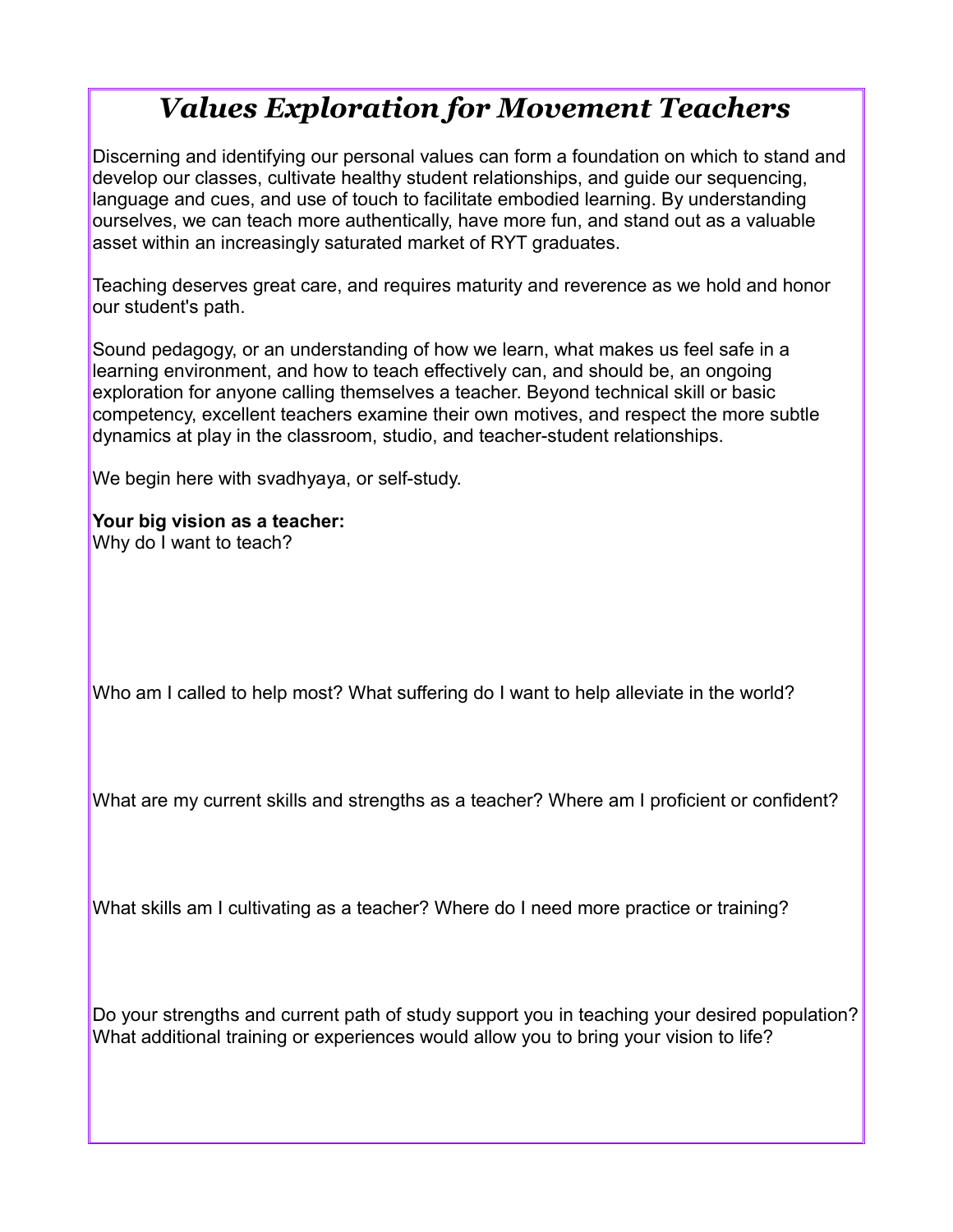**In the classroom:** What do I want every student of mine to know?

How do I want every student of mine to feel during class with me?

How do I want every student of mine to feel after class with me?

**Reflections from your experience as a student/practitioner:** What do I appreciate most about the classes I've taken or teachers I've studied with?

What feels incredibly natural, embodied or second nature in my personal practice?

What scares me or what do I often avoid in my personal practice?

**As a human:** What am I known for?

How would my closest friends describe me? (Feel free to ASK a few trusted peers.)

When I look at my life and personal experiences, what has made me come alive most?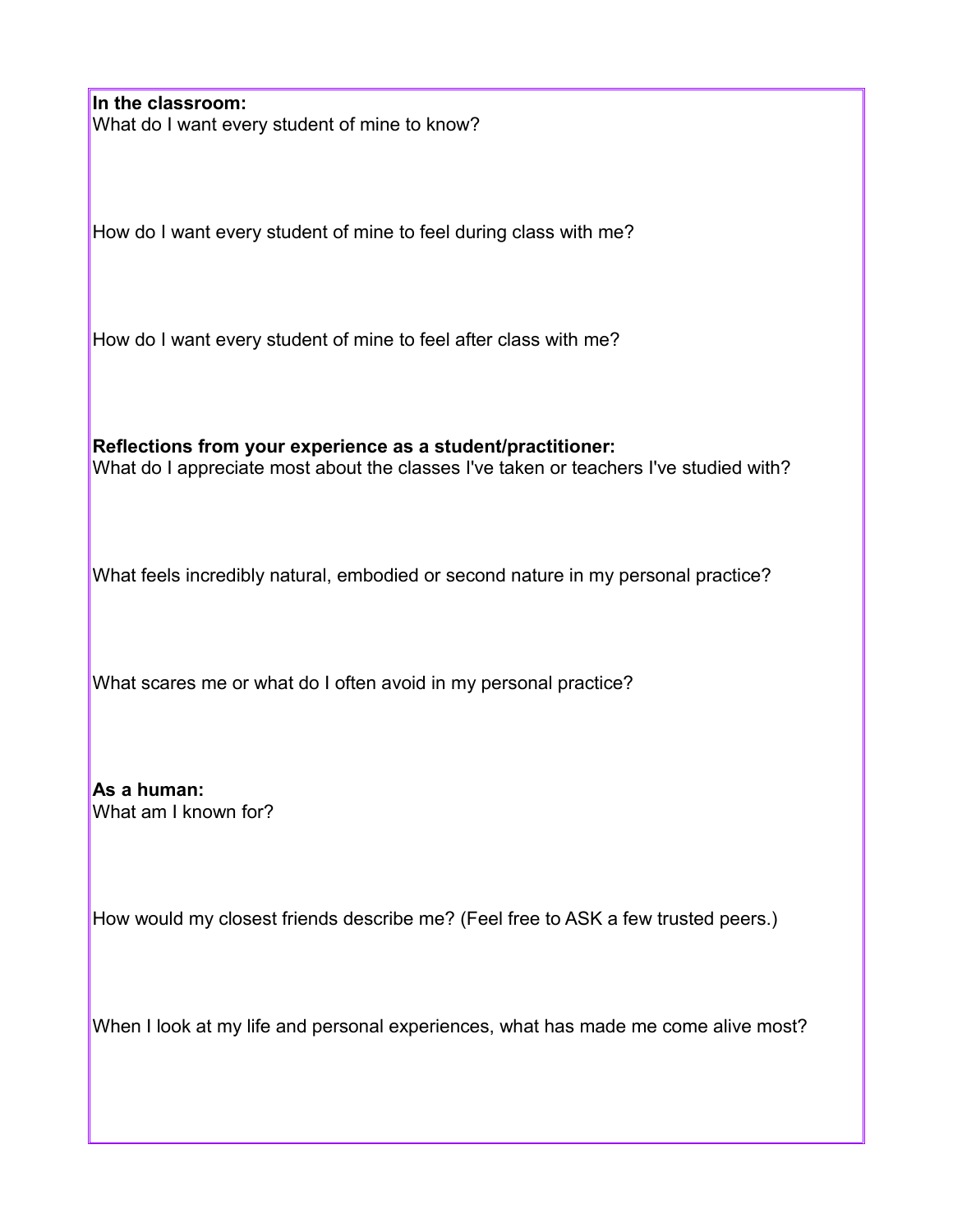I recommend you grab your journal or a fresh notebook and begin answering these questions by putting pen to paper. Read through your responses and highlight or identify any consistent themes or words. Distill down your current understanding of yourself as a person and as a teacher, and select a few character or quality words to inform and direct your choices as a teacher. This is ongoing svadhyaya, or self-study so revisit these questions often to refine your guiding principles.

For example, my 5 core values as a teacher are Agency, Inquiry, Dialogue, Play, Longevity.

These guide my actions and relationships with students and form the basis of my personal teaching methodology. When I have a question about an exchange, I come back to these values and I bring the experience to my teachers for further guidance, when necessary.

Value 1 \_\_\_\_\_\_\_\_\_\_\_\_\_\_\_\_\_\_\_\_\_\_\_\_\_\_\_\_\_\_\_\_\_\_\_\_\_\_\_\_\_\_\_\_\_\_\_\_\_\_\_\_\_\_\_\_\_\_\_\_\_\_\_\_\_\_\_

How will this value inform or change your teaching?

Value 2  $\overline{\phantom{a}}$ How will this value inform or change your teaching?

Value 3 \_\_\_\_\_\_\_\_\_\_\_\_\_\_\_\_\_\_\_\_\_\_\_\_\_\_\_\_\_\_\_\_\_\_\_\_\_\_\_\_\_\_\_\_\_\_\_\_\_\_\_\_\_\_\_\_\_\_\_\_\_\_\_\_\_\_\_ How will this value inform or change your teaching?

Value 4 \_\_\_\_\_\_\_\_\_\_\_\_\_\_\_\_\_\_\_\_\_\_\_\_\_\_\_\_\_\_\_\_\_\_\_\_\_\_\_\_\_\_\_\_\_\_\_\_\_\_\_\_\_\_\_\_\_\_\_\_\_\_\_\_\_\_\_ How will this value inform or change your teaching?

Value  $5$   $\overline{\phantom{a}}$ How will this value inform or change your teaching?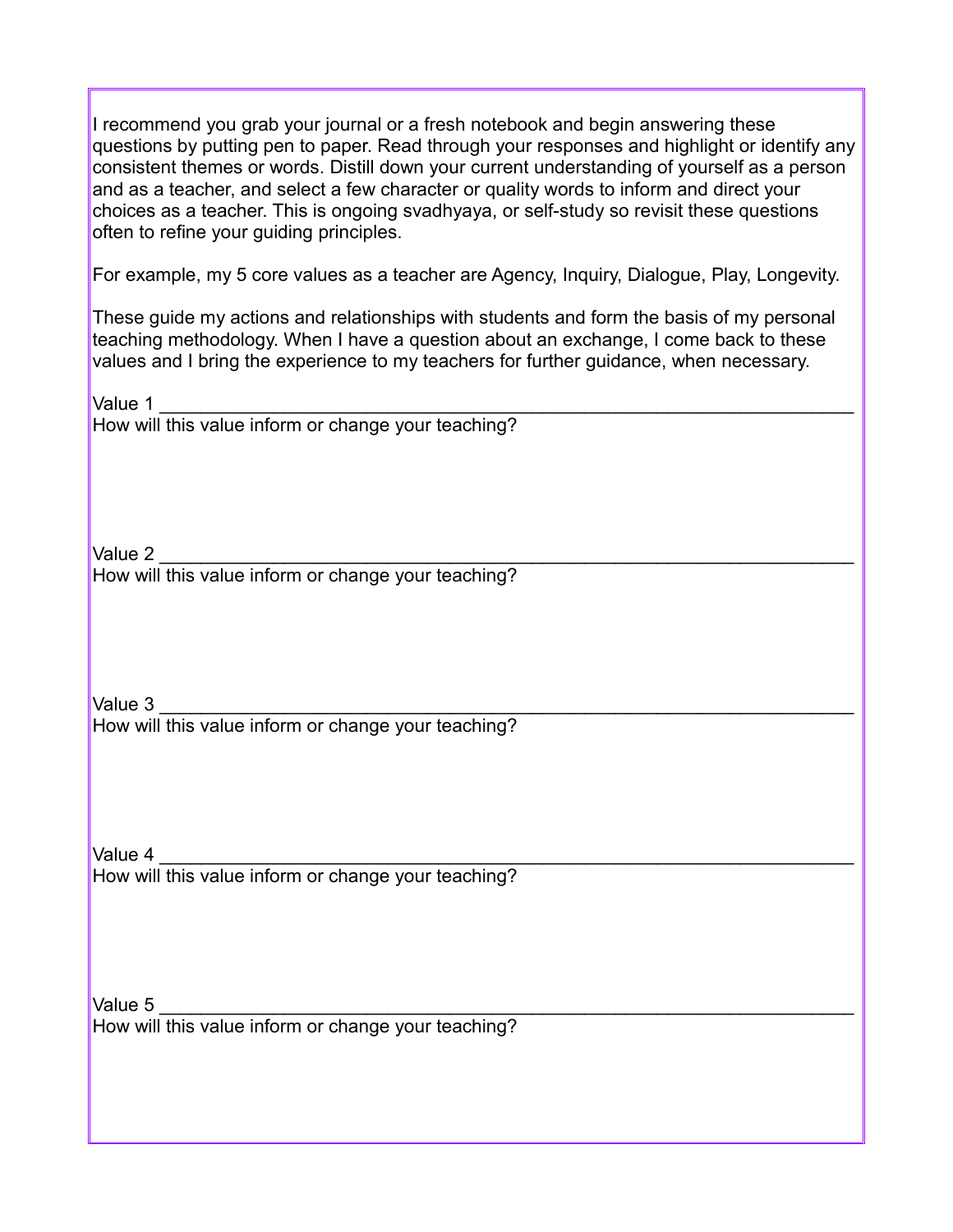## *Skill-Based Class Sequencing PlaySheet*

**Who am I designing this class for? What have they requested, or, what do I suspect they need and want?**

**Goal or Anticipated Peak Experience/Pose:**

**Supporting Principles:** (yoga sutras, body sciences, spiritual texts, pedagogy)

**Embodiment Skills developed through this practice:**

**Additional supporting themes or research:**

Class Plan – Discern whether this is one experience or a series of classes. Print and repeat this worksheet for all classes in a series, for example, print 4 sheets for a 4 week class series. Observe how you build skill, depth, or intensity from class to class. Learning through practice is a great way to work out your questions about transitions, the flow of your class, and to embody your sequence personally before offering it to others.